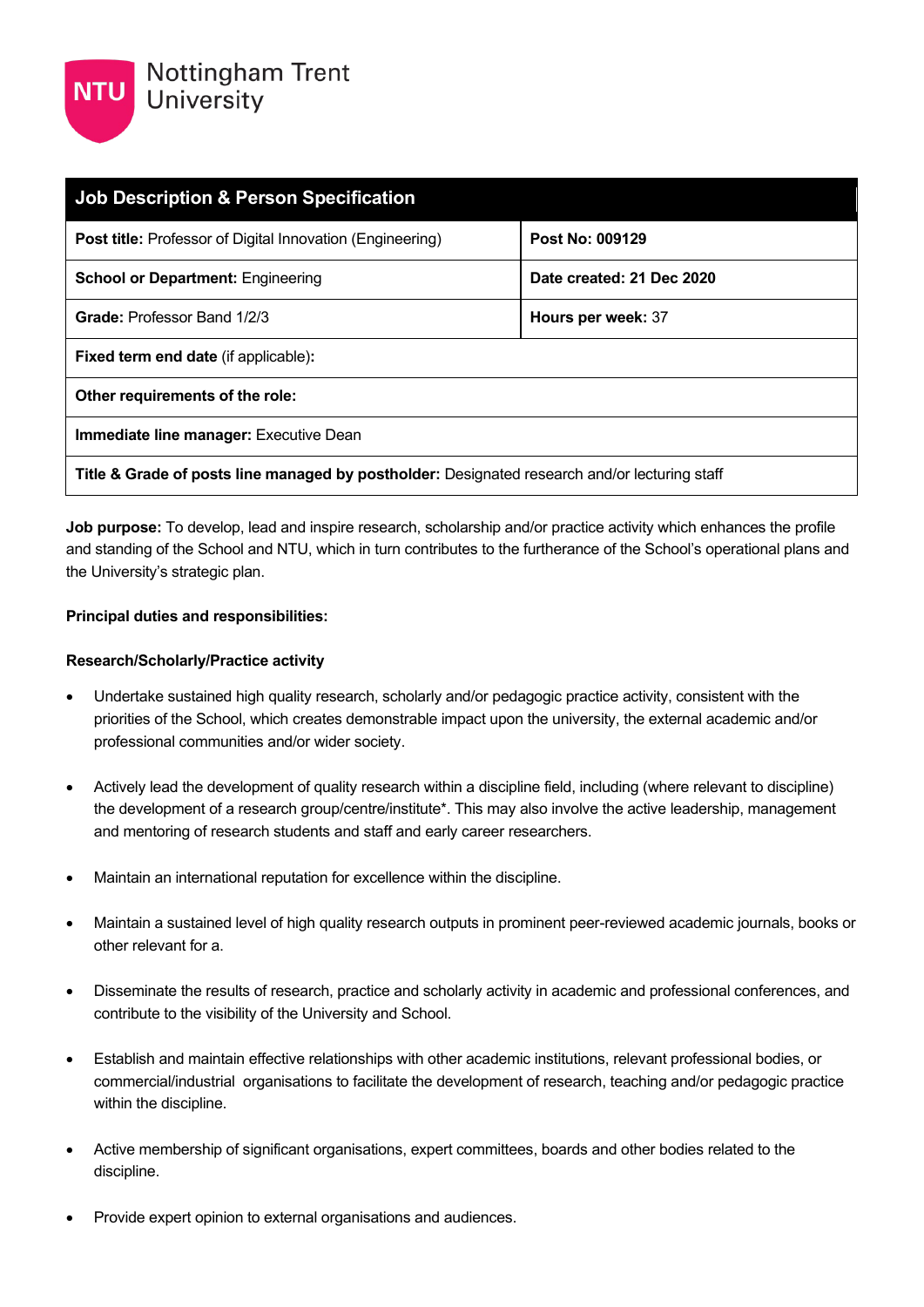- As PI or Co-I successfully apply for, negotiate, and manage, high quality bids to secure research/grant/other external income at a level commensurate with the discipline and the relevant Band level of Professor.
- Initiate, lead and collaborate in research, scholarship and/or practice activities with other Universities and relevant partners outside of HE.
- Successfully supervise and manage research, scholarship and/or practice projects within the School.
- Contribute significantly to the development and implementation of research/teaching and learning/practice strategy within the School, which results in demonstrable, measureable enhancements in capability, capacity and quality.
- Attract, recruit and supervise postgraduate students and/or postdoctoral researchers.

## **Teaching, Learning and Assessment**

- Make a significant, sustained, contribution to the University as a teacher, tutor and facilitator of student learning.
- Develop and deliver inspirational, research-led or practice-led teaching that creates a stimulating environment for student learning.
- Contribute significantly to the development of the curriculum based on research, professional or consultancy expertise.
- Achieve consistently high student satisfaction, and a consistent number of successful research completions and Masters student dissertations/research projects.

### **Academic leadership and management**

- To undertake full line management of all designated staff, including induction, mentoring, probation, absence management, teaching observation, PDCR appraisals, improving performance measures and disciplinary and grievance handling.
- To undertake academic leadership and management duties appropriate to the post across the subject area, providing support for colleagues as appropriate.
- To be responsible for ensuring that all University Policies and Procedures are appropriately applied and followed within the areas of responsibility of the post.

\*In line with NTU Policy on the establishment of Research Centres and Institutes.

**N.B.** The post-holder may be required to undertake any other duties which may reasonably be required as within the nature of the duties and responsibilities of the post as defined, subject to the proviso that normally any changes of a permanent nature shall be incorporated into the job description in specific terms.

| <b>Personal Attributes</b> |                                                                                                                                               |                  |  |
|----------------------------|-----------------------------------------------------------------------------------------------------------------------------------------------|------------------|--|
| <b>Attributes</b>          | <b>Essential</b>                                                                                                                              | <b>Desirable</b> |  |
| Knowledge                  | Internationally recognised with expert<br>knowledge of Engineering applied to Digital<br>Innovation in one or more of the following<br>areas: |                  |  |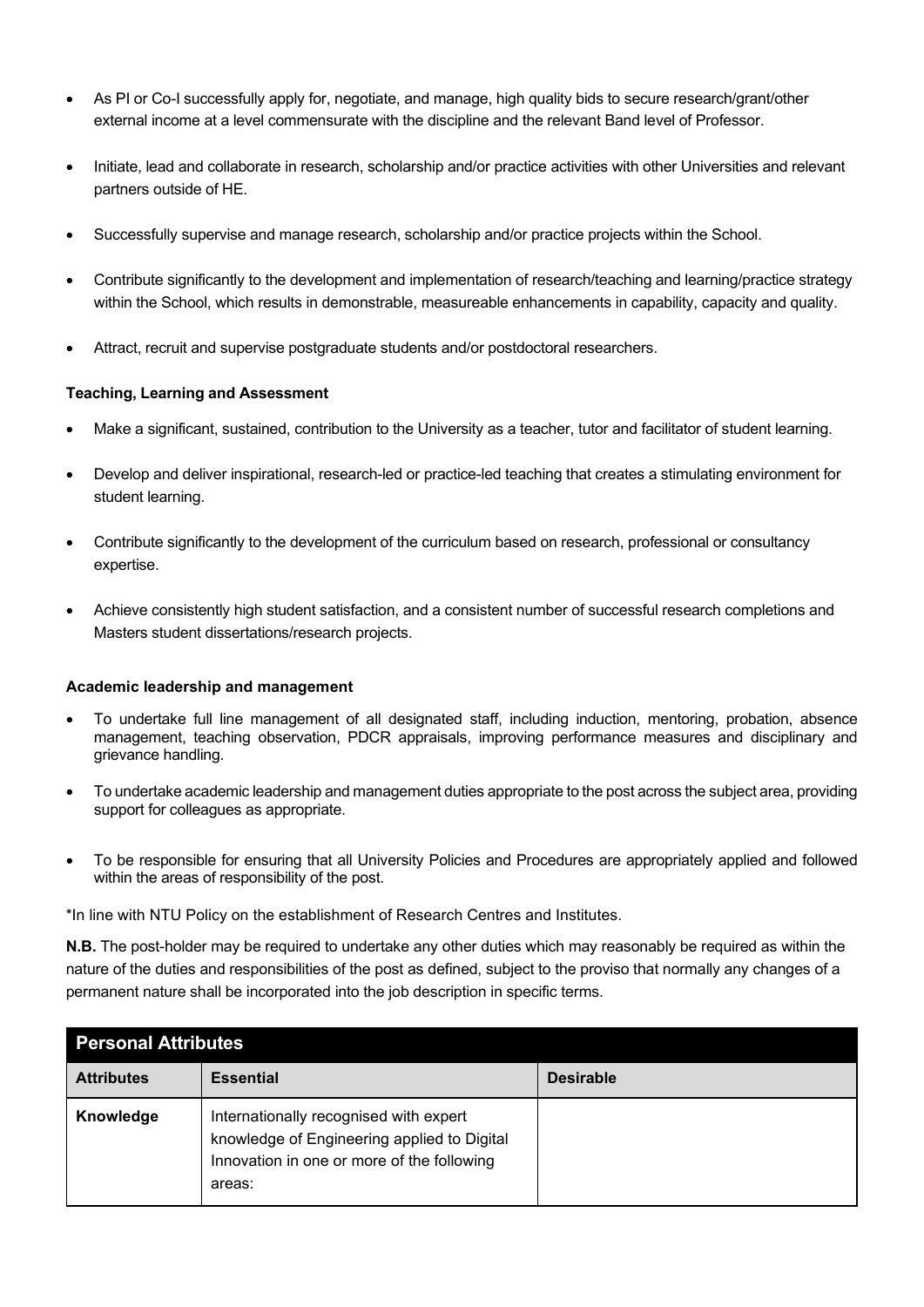|               | * applications of artificial intelligence<br>* industrial robotics<br>* IoT/5G/LPWAN<br>* industry 4.0<br>* real-time monitoring of systems and assets<br>* resilient logistics and automation<br>Expert knowledge of research, academic and<br>or pedagogic practice methods in<br>Engineering.<br>Advanced knowledge of national and<br>international funding streams<br>Substantial understanding of research<br>applications and national and international<br>impacts within the discipline.                                                                     |  |
|---------------|-----------------------------------------------------------------------------------------------------------------------------------------------------------------------------------------------------------------------------------------------------------------------------------------------------------------------------------------------------------------------------------------------------------------------------------------------------------------------------------------------------------------------------------------------------------------------|--|
| <b>Skills</b> | Proven ability to conduct, lead and manage<br>internationally leading innovative and<br>impactful research activity.<br>Proven ability to develop, contribute to and<br>implement a research strategy.<br>Outstanding ability in teaching and facilitating<br>student learning, with excellent undergraduate<br>and postgraduate student/postdoctoral<br>researcher supervision skills.<br>Ability to develop sustained working<br>relationships with external organisations<br>including academic/professional centres of<br>excellence and institutes, ideally both |  |
|               | nationally and internationally<br>Excellent interpersonal, communication and<br>networking skills.<br>Proven leadership skills and ability to inspire,<br>motivate, manage, mentor and coach<br>students and staff.<br>Proven ability to produce at least 4 high<br>quality outputs within a 5 year period<br>equivalent to REF 3* (internationally excellent)<br>or 4* (world leading) for the relevant Unit of<br>Assessment.                                                                                                                                       |  |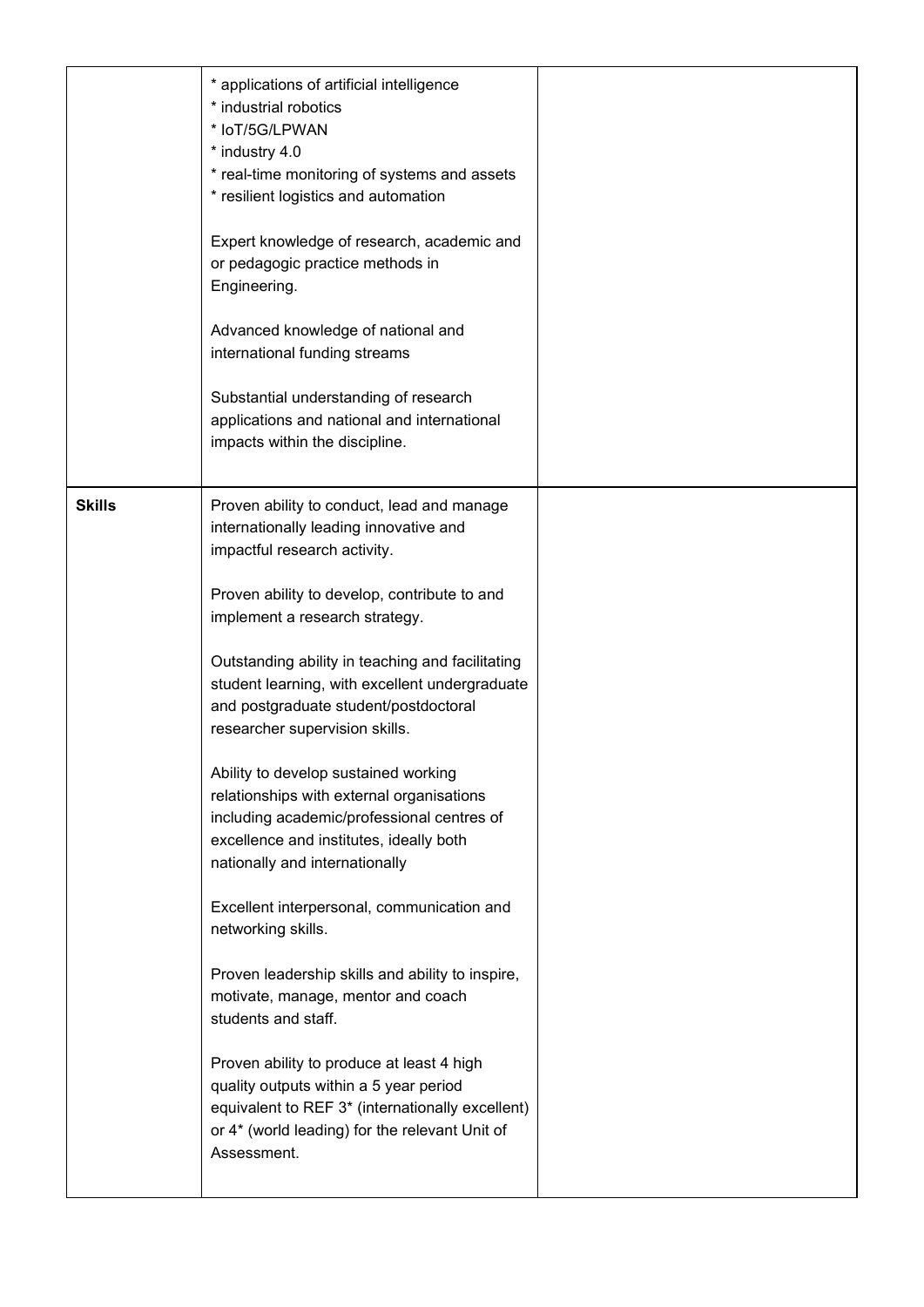| <b>Experience</b>     | Experience of conducting research activity<br>that makes an impact on the internal research<br>environment of an institution and building<br>academic capacity.<br>Evidence of contribution to the development<br>and/or implementation of a research strategy.<br>Experience of developing sustained<br>relationships and collaborative working<br>partnerships with colleagues and external<br>organisations.<br>Sustained track record of securing significant<br>research income and/or external funding from<br>diverse sources.<br>Demonstrable experience of making a<br>significant contribution as a teacher, tutor or<br>facilitator of student learning, commensurate<br>with practice within discipline.<br>Experience of leading, inspiring and<br>motivating researchers and mentoring junior<br>staff.<br>Significant involvement in national and<br>international conferences.<br>Demonstrable experience of exceeding<br>average individual income for the discipline<br>and appropriate career pathway over a rolling<br>5 year period<br>Sustained record of production of at least 4<br>high quality outputs within a 5 year period<br>equivalent to REF 3* (internationally excellent)<br>or 4* (world leading). |                                                                                                                  |
|-----------------------|---------------------------------------------------------------------------------------------------------------------------------------------------------------------------------------------------------------------------------------------------------------------------------------------------------------------------------------------------------------------------------------------------------------------------------------------------------------------------------------------------------------------------------------------------------------------------------------------------------------------------------------------------------------------------------------------------------------------------------------------------------------------------------------------------------------------------------------------------------------------------------------------------------------------------------------------------------------------------------------------------------------------------------------------------------------------------------------------------------------------------------------------------------------------------------------------------------------------------------------|------------------------------------------------------------------------------------------------------------------|
|                       |                                                                                                                                                                                                                                                                                                                                                                                                                                                                                                                                                                                                                                                                                                                                                                                                                                                                                                                                                                                                                                                                                                                                                                                                                                       |                                                                                                                  |
| <b>Qualifications</b> | A first/second degree/higher research degree<br>in the relevant discipline<br>A relevant postgraduate qualification (PhD).<br>Membership of a recognised professional<br>body                                                                                                                                                                                                                                                                                                                                                                                                                                                                                                                                                                                                                                                                                                                                                                                                                                                                                                                                                                                                                                                         | A relevant professional qualification<br>Chartered status<br>Fellowship of the Higher Education<br>Academy (HEA) |